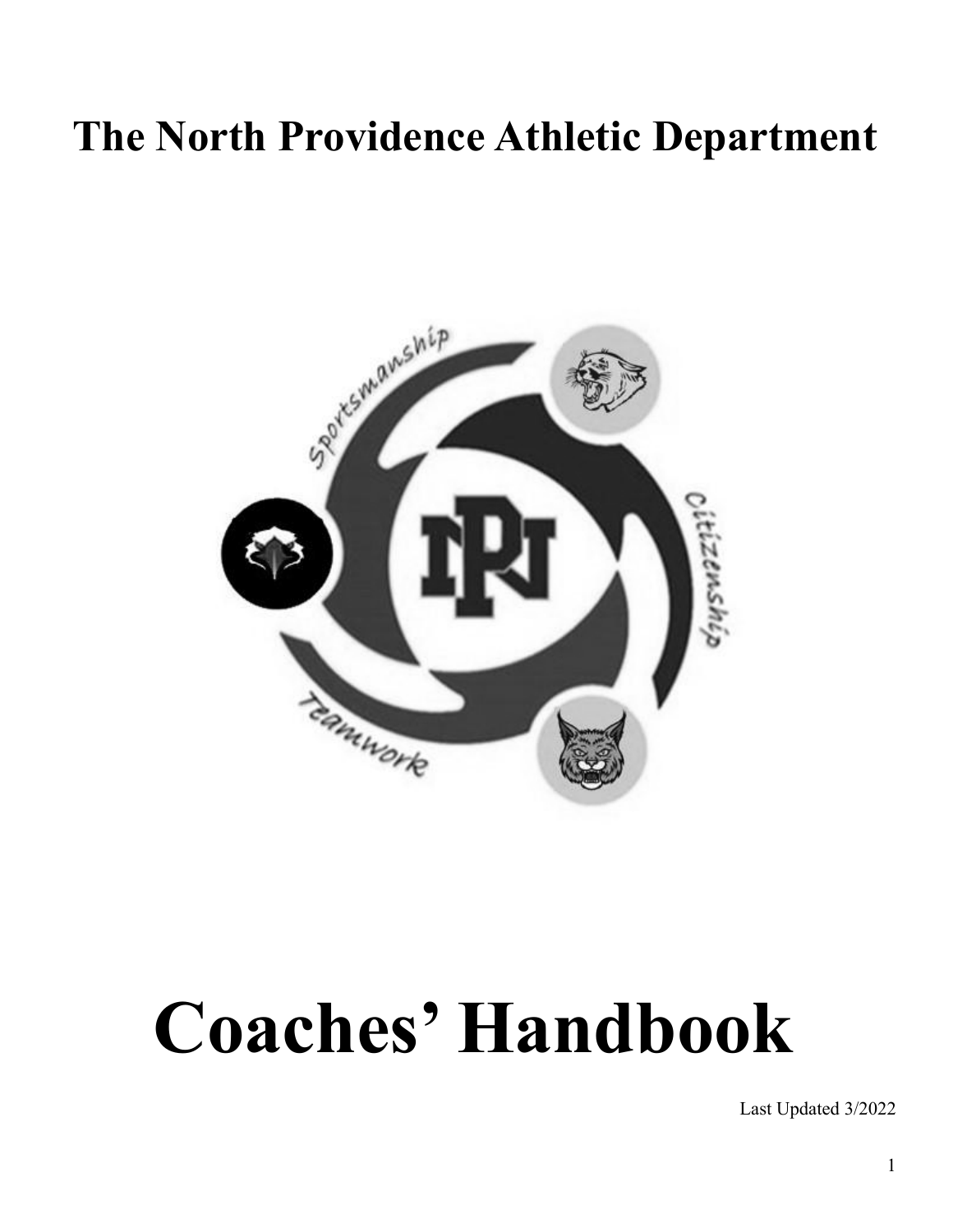#### **The North Providence Athletic Department**

#### **PHILOSOPHY**

The North Providence School Deaprtment's interscholastic athletic programs are an integral part of the total curriculum; therefore, a comprehensive program of athletic activities is vital to the educational development of students. Our athletic programs provide a variety of experiences to aid in the development of favorable habits and attitudes in students that will prepare them for adult life. These experiences are designed to serve the school, assist in the development of respect for self and others, promote fellowship and goodwill, promote self-realization and all-around growth, and encourage learning the qualities of good citizenship, school pride and self pride. The North Providence Athletic Department requires our coaches to conduct themselves within the framework of the goals of the school system, the policies and procedures of the Athletic Department and the regulations set by the state associations. Coaches represent the school in interscholastic activities and MUST consider athletics as part of the total education program, encouraging athletes to work to their maximum ability in academics as well as in sports. Coaches MUST exhibit proper and exemplary behavior at all times and strictly enforce all rules.

#### **OBJECTIVES**

- To provide a positive atmosphere of school athletics in the North Providence School Department
- To provide opportunities that will allow athletics to serve as experiences where students may cope with problems and handle situations similar to those encountered in the contemporary world.
- To provide adequate and natural opportunities for:
	- physical, mental, social and emotional growth and development;
	- acquisition and development of special skills in activities of each student's choice;
	- team play with the development of such commitments as loyalty, cooperation, fair play and ethical conduct;
	- directed leadership and supervision that stresses self-discipline, self-motivation, excellence and the ideals of good sportsmanship that make for winning and losing graciously;
	- achievement of school goals and the student's individual goals;
	- provisions for worthy use of leisure time in later life, either as a participant or spectator; and
	- development of leadership qualities.
- To remember that an athletic contest is only a game not a matter of life or death for player, coach, school, official, parent, fan, community, state, or nation.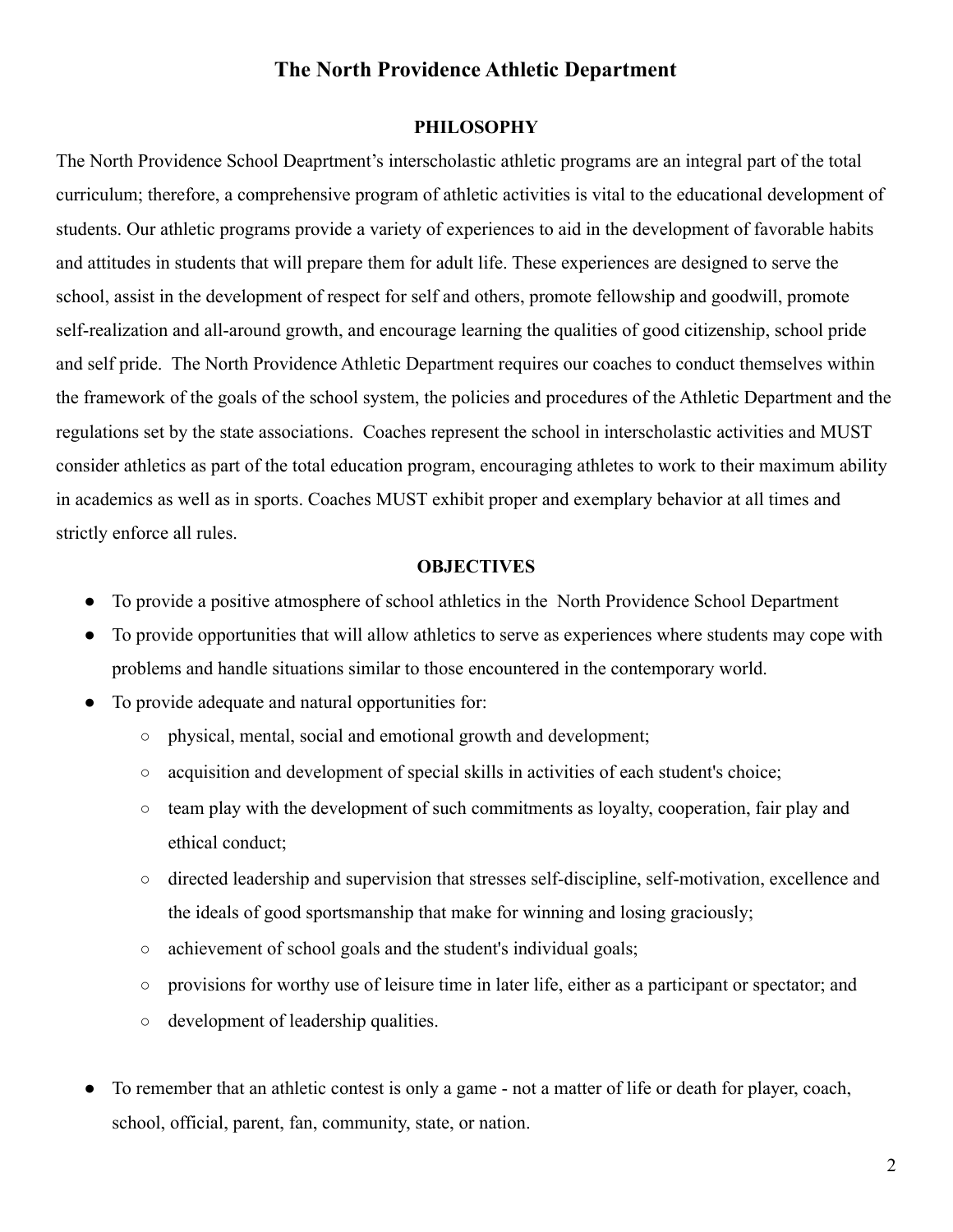# **Core Values**

# *Integrity*

We are committed to the highest sense of integrity encompassing every aspect of our behavior as representatives of the NPHS community. We strive for high moral character, honor, respect and honesty in all our actions realizing that the strength of a community is based on the integrity of its members.

# *Strength in Community*

We serve as role models, mentors, and leaders seeking not only to teach others but also to learn from their diverse experiences. We take pride in creating and fostering life enhancing reciprocal relationships, which lead to a strong and vibrant community.

# *Individual Responsibility for a Common Goal*

For every group endeavor, each individual bears responsibility and plays an important role in reaching the common goal. We will honor a climate of mutual respect and diversity by recognizing each individual's contribution to the team.

# *Education*

We will educate each student athlete with quality academics, competitive, leadership, and social experiences to build a sense of responsibility and foster an appreciation for life-long learning.

# *Competitive Spirit*

We use the competitive spirit and sportsmanship we develop as teammates to do our best to become the very best. Our goal is to win and to excel at the highest level while acting and competing in a way that reflects our core values.

# *Pride in NP Athletics*

We are beneficiaries of a rich and living tradition forged by all the efforts of all those who have come before us. Our personal and team triumphs add to the growing pride that we share with the North Providence Community.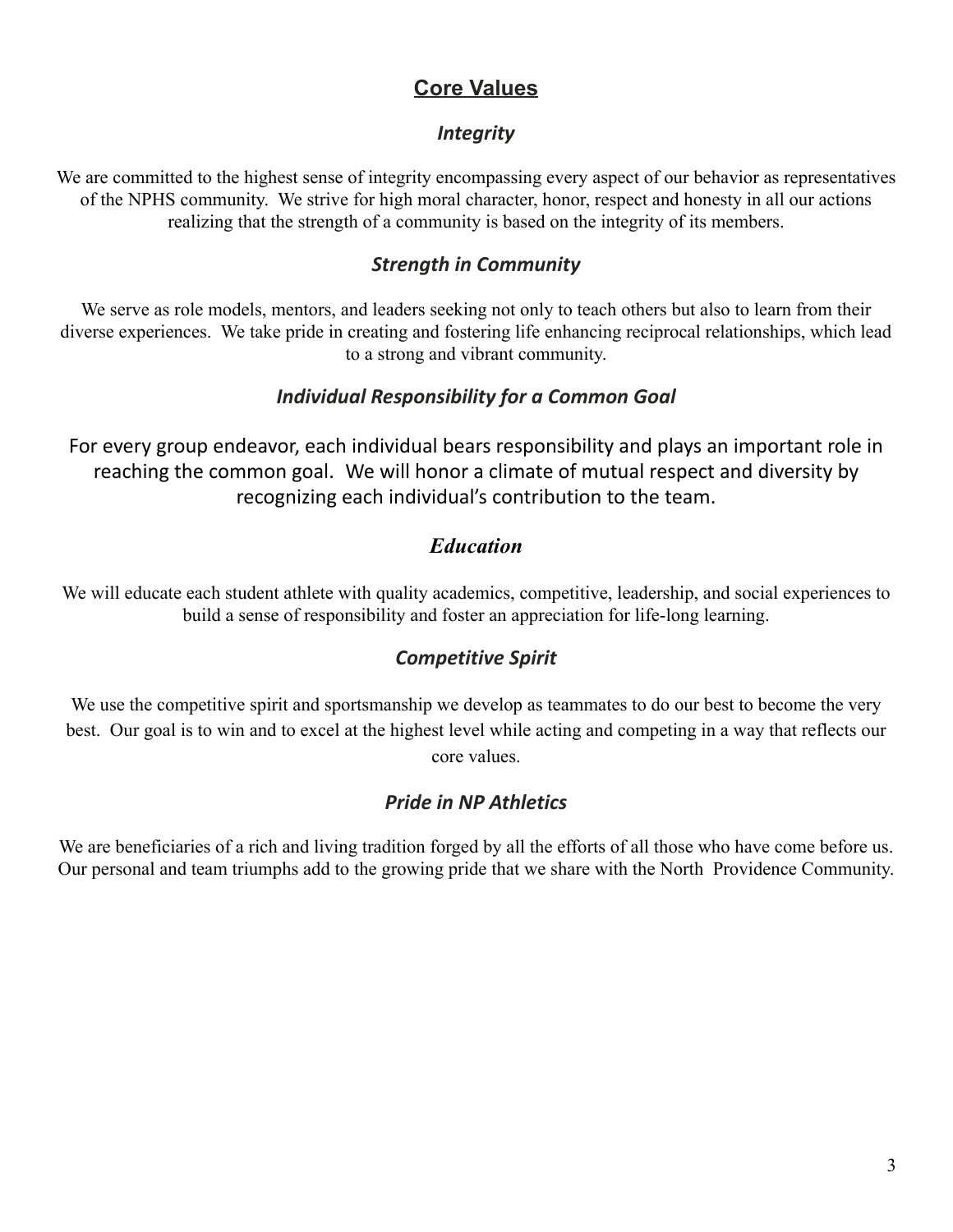# **Table of Contents**

|                                | Page<br>5 |
|--------------------------------|-----------|
| <b>High School</b>             |           |
| <b>Middle School</b>           |           |
| <b>Year Round Expectations</b> |           |
|                                | 8         |
| <b>Athletic Director</b>       |           |
| <b>Student Athlete</b>         |           |
| <b>Parent/Guardian</b>         |           |
| <b>Officials</b>               |           |
| <b>State Association</b>       |           |
|                                | 12        |
| <b>Supervision</b>             |           |
| <b>Administrative Role</b>     |           |
|                                | 13        |
| <b>Preseason Meeting</b>       |           |
| <b>Online Registration</b>     |           |
| <b>Collected Paperwork</b>     |           |
|                                | 14        |
| <b>Purchases</b>               |           |
| Dues & Fees                    |           |
| <b>Fundraising</b>             |           |
|                                | 15        |
| <b>Purpose</b>                 |           |
| <b>Head Coach</b>              |           |
| <b>Assistant Coach</b>         |           |
|                                | 16        |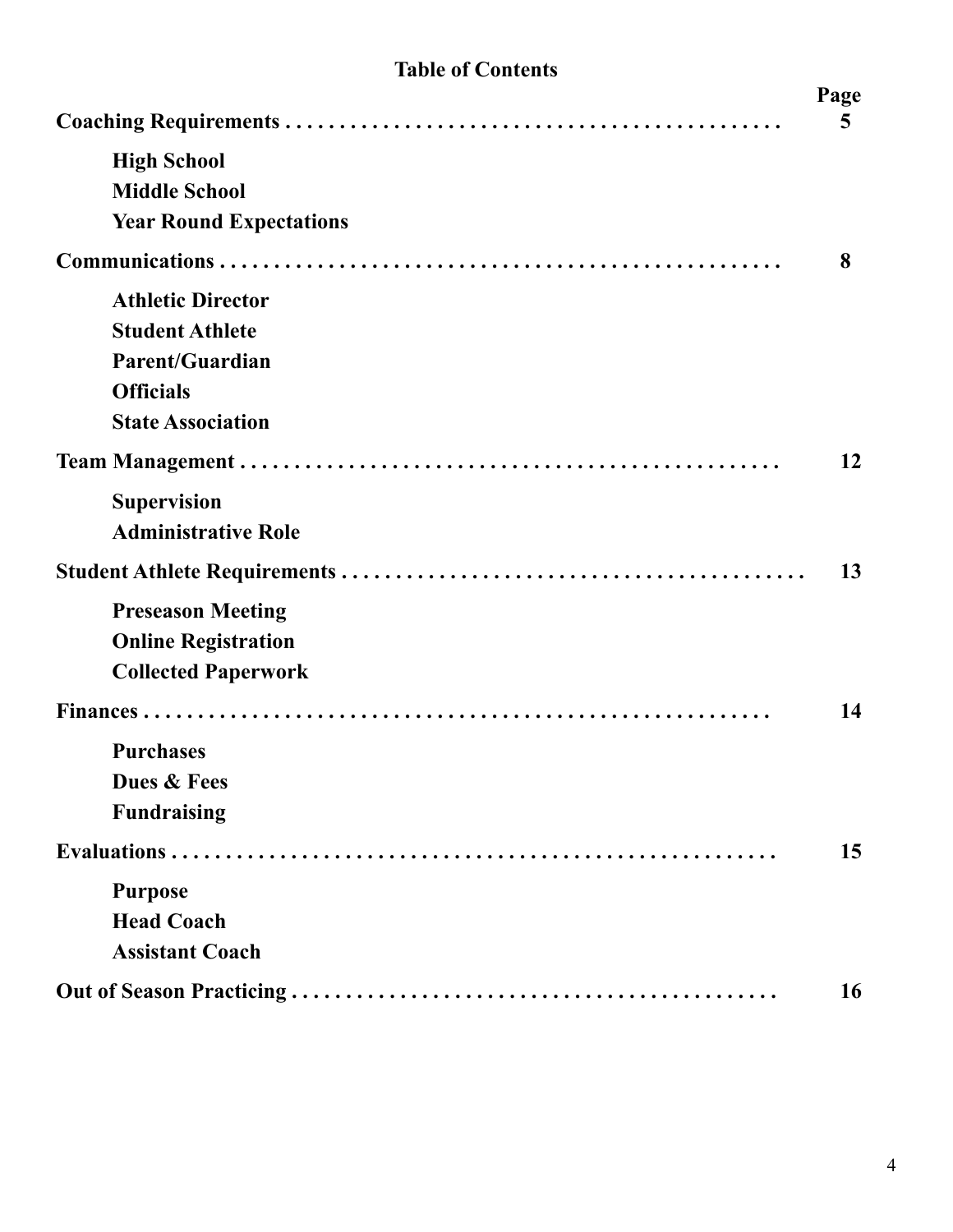# **Coaching Requirements**

#### **I. High School Coaches**

- A. RI STATE LAW every coach must complete the following:
	- 1. Concussion Section 16-91-3
		- a) All coaches must complete an **annual update**
		- b) Course offered at NFHS Learn website
	- 2. Sudden Cardiac Arrest Section 16-91.1-3
		- a) All coaches must complete an **annual update**
		- b) Course offered at NFHS Learn website
	- 3. First Aid/CPR Section 16-11.1-1
		- a) Update every **2 years**
		- b) Course offered at NFHS Learn website
	- 4. Preseason Lecture Section 16-11.1-2
		- a) Coaches are required to educate student athletes about Concussion and Sudden Cardiac Arrest

B. RIIL POLICY - Article 13 "Coaching Requirements"

#### Section 1. Coaches Certification

Member school Principals or their designee are responsible for ensuring that all coaches, paid or unpaid at all levels (Varsity, Sub-Varsity, and Volunteers) meet the RIIL Coaching Requirements.

All coaches must be in compliance with the Initial Certification Requirements below, prior to the start of their sport season for the 2022-23 school year.

- A. Initial Certification Requirements:
- ALL Coaches must complete or have already completed the following NFHS Courses ([www.nfhslearn.com\)](http://www.nfhslearn.com/)
	- NFHS Fundamentals of Coaching Course (which includes the RIIL Rules and Regulations Test).
	- NFHS Protecting Students from Abuse Course FREE
	- NFHS Concussion Course FREE (Must be Taken Annually)
	- NFHS Online Sudden Cardiac Arrest Course FREE (Must be Taken Annually)

Once all coaches complete the initial certification requirements, the school will be recognized as a Level 1 Honor Roll School from the NFHS.

- All Coaches must at all times, maintain current certification in the following areas:
	- NFHS Online First Aid, Health and Safety Course, or Red Cross or American Heart Association (AHA) First Aid Certification or equivalent.
	- Red Cross, American Heart Association (AHA) Cardiopulmonary Resuscitation (CPR) Certification or equivalent.

#### B. Continuing Coaches Education and Requirements after Initial Certification:

- All Coaches must continue to maintain current certification in the following areas:
	- NFHS Online First Aid, Health and Safety Course, or Red Cross or American Heart Association (AHA) First Aid Certification or equivalent. (Must be Taken Bi-Annually)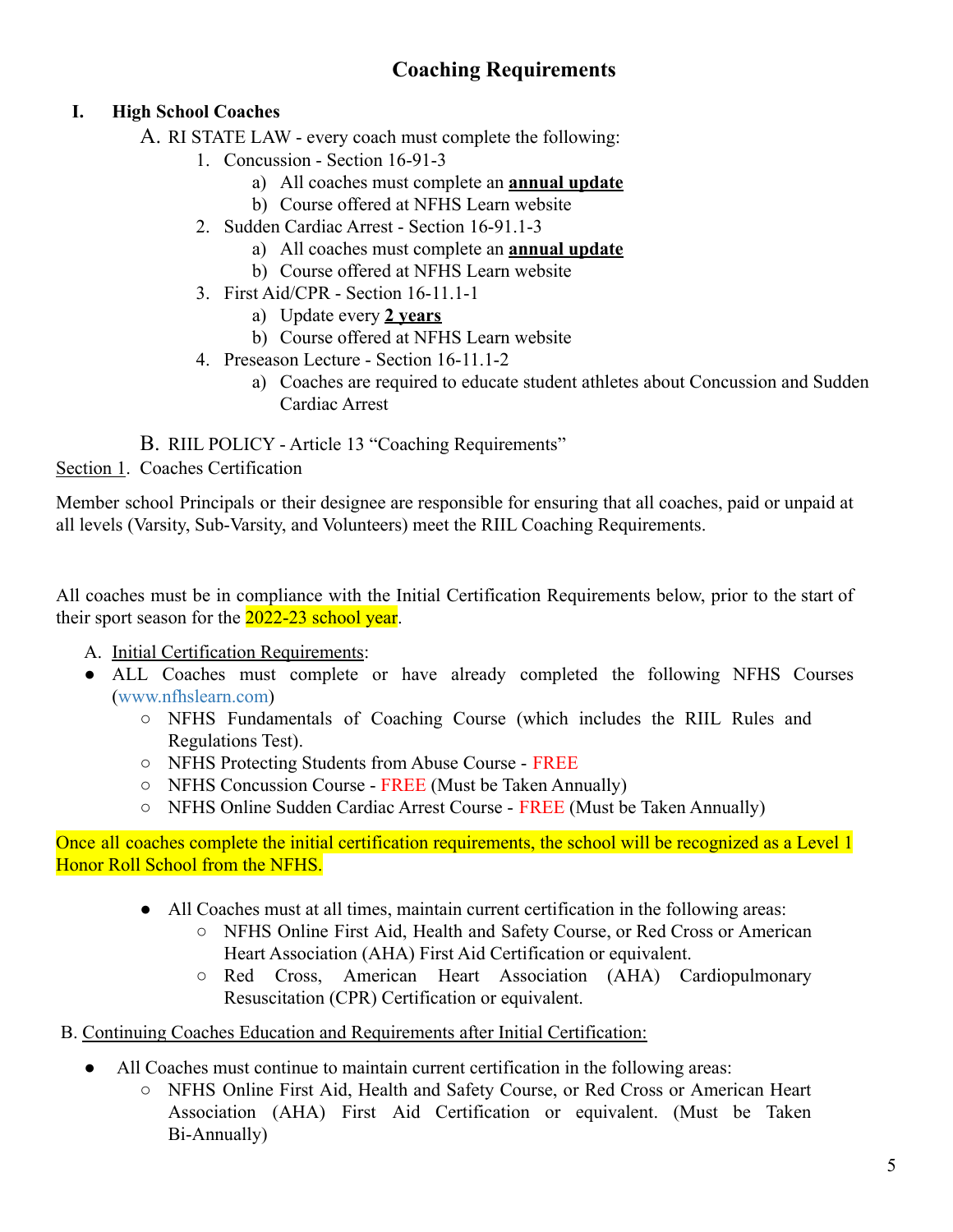- Red Cross, American Heart Association (AHA) Cardiopulmonary Resuscitation (CPR) Certification or equivalent. (Must be Taken Bi-Annually)
- NFHS Concussion Course FREE (Must be Taken Annually)
- NFHS Online Sudden Cardiac Arrest Course FREE (Must be Taken Annually)
- Coaches must fulfill the following continuing education after Initial Certification ([www.nfhslearn.com\)](http://www.nfhslearn.com/):
	- Within three (3) years of Initial Certification
		- (1) NFHS Online Sport-Specific Course
		- NFHS Implicit Bias Online Course FREE
		- NFHS Heat Illness Prevention Course FREE
		- NFHS Student Mental Health and Suicide Prevention Course FREE
		- NFHS Bullying, Hazing and Inappropriate Behaviors Course FREE
		- NFHS Engaging Effectively with Parents Course FREE
		- NFHS Sportsmanship Course FREE
- C. Lifetime Certification:
- Coaches that complete all NFHS Honor Roll Level 3 requirements will achieve RIIL Lifetime Certification.

Please Note that Coaches who earn the NFHS Honor Level 3 designation must still continue to maintain current certification in the following areas:

- NFHS Online First Aid, Health and Safety Course, or Red Cross or American Heart Association (AHA) First Aid Certification or equivalent.
- Red Cross, American Heart Association (AHA) Cardiopulmonary Resuscitation (CPR) Certification or equivalent.
- NFHS Concussion Course FREE (Must be Taken Annually)
- NFHS Online Sudden Cardiac Arrest Course FREE (Must be Taken Annually)

#### Section 2. Coaches Eligibility

A. Coaches who have not fulfilled the RIIL Coaching Certification Requirements are not eligible to coach at any RIIL member school.

B. Each head coach of a varsity team under RIIL jurisdiction must attend (before the start of the season) a rules interpretation meeting for that sport. If the head coach cannot attend the meeting, the Athletic Director or his/her designee must attend.

#### Section 3. Penalty

The penalty for the use of an ineligible coach in any RIIL approved competition, game (league or non-league) event/championship tournament play will result in a fine of \$100 per ineligible coach. The ineligible coach cannot coach at any RIIL member school until s/he is certified and fine is paid.

Section 4. Coaches Registration

All coaches must annually register online with the Rhode Island Interscholastic League.

C. NATIONAL FEDERATION OF HIGH SCHOOL SPORTS (NFHS) a) Online courses & certificates - <https://nfhslearn.com/>

6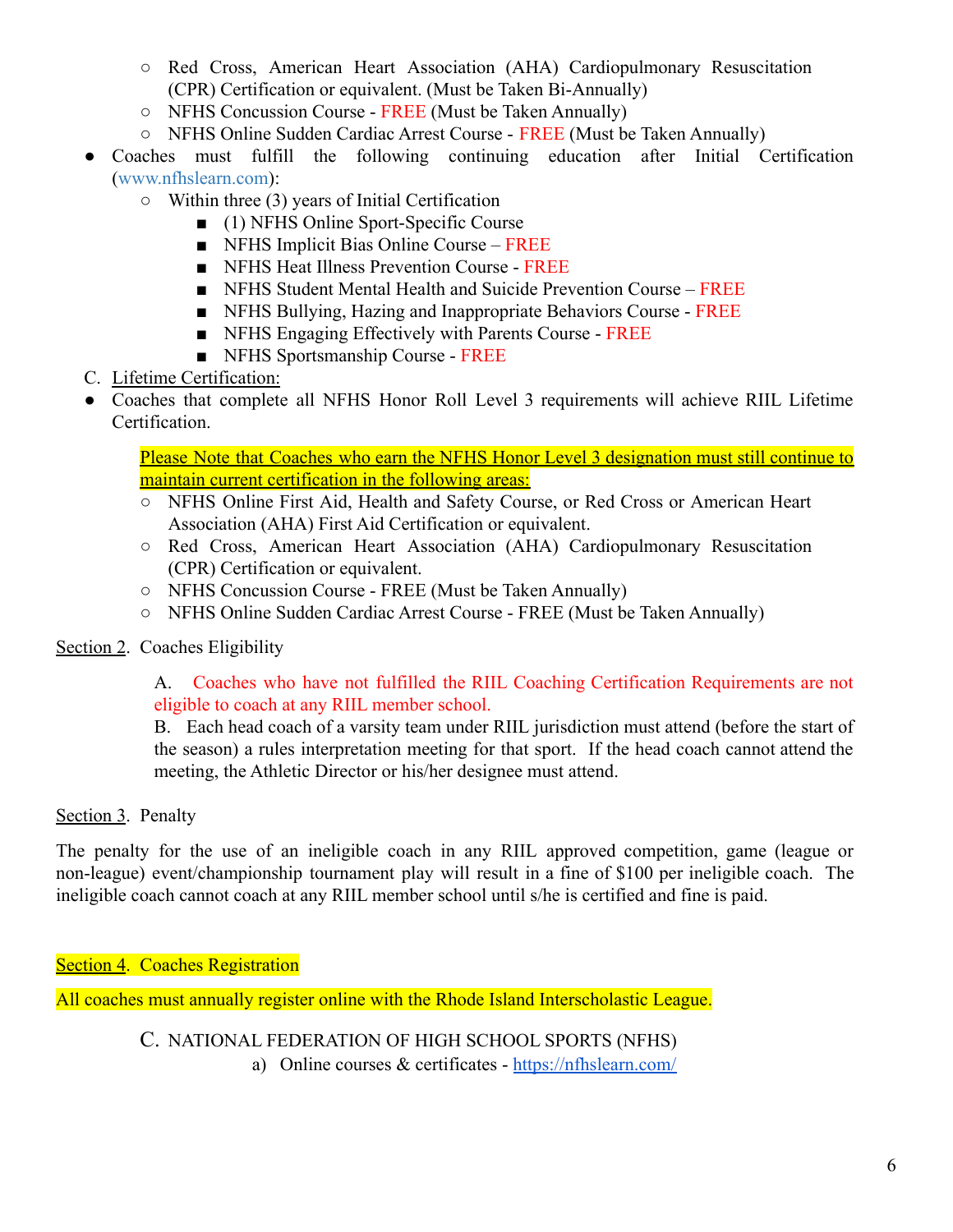#### **II. Middle School**

- A. RI STATE LAW every coach must complete the following:
	- **1.** Concussion Section 16-91-3
		- a) All coaches must complete an annual update
		- b) Course offered at NFHS Learn website
		- 2. Sudden Cardiac Arrest Section 16-91.1-3
			- a) All coaches must complete an **annual update**
			- b) Course offered at NFHS Learn website
		- 3. Protecting Students from Abuse
			- a) All coaches must complete the first year of coaching
			- b) Course offered at NFHS Learn website
		- 4. First Aid/CPR Section 16-11.1-1
			- a) Update every **2 years**
			- b) Course offered at NFHS Learn website
		- 5. Preseason Lecture Section 16-11.1-2
			- a) Athletic Department will host prior to each season
			- b) Coaches are required to educate student athletes about Concussion and Sudden Cardiac Arrest

#### B. NATIONAL FEDERATION OF HIGH SCHOOL SPORTS (NFHS)

1. Online courses & certificates - <https://nfhslearn.com/>

### **III. Year Round Responsibilities**

- A. YEAR ROUND
	- 1. Cooperate with the administration and the athletic director and keep them informed about the program.
	- 2. Have the total athletic and school program at interest. Be supportive of all other activities and especially to other coaches in the system.
	- 3. Formulate goals and objectives for the upcoming sports season.
	- 4. Keep abreast of rules, rule changes, new knowledge, innovative ideas and techniques by attendance at clinics, workshops, readings etc.

### B. DURING THE SEASON

- 1. Make sure that each athlete has all proper forms prior to the first day of tryouts. If an athlete is missing any of these forms, they shall NOT participate until the cards are in.
- 2. Copies of each athlete's emergency information will be kept with you at all times.
- 3. Coaches are responsible for locker room supervision and athletes until they leave school.
- 4. Students are only allowed in the training room when supervised by a coach, or the athletic trainer.
- 5. Do NOT leave the equipment room, training room, weight room, gyms, or locker rooms unsupervised or unlocked.
- 6. Coaches must maintain supervision of all student athletes at all times.
- 7. Emphasize safety precautions. Be aware of the best conditioning, training, and injury procedures. Injured players who require examination by a physician must have a physician's release before they are allowed to return to participate in a sport. Be responsible to report all injuries accurately and promptly. Make sure you have an emergency plan in case of injuries during practice and/or games.
- 8. Teach fundamental techniques and skills that will enable the athletes to develop to their fullest potential.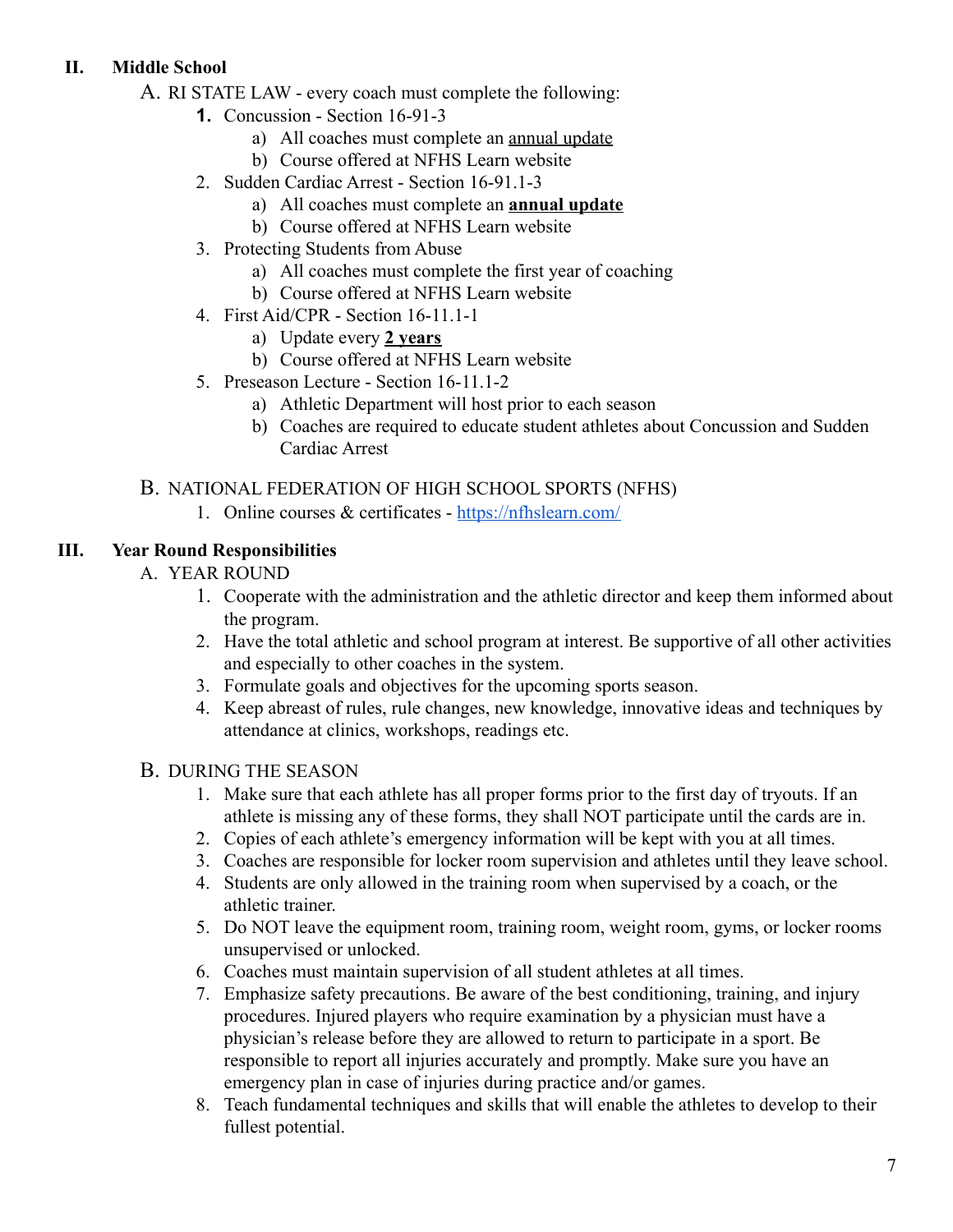- 9. Always make sure the athletic office has an updated and current roster on file.
- 10. Each coach is responsible for distributing uniforms and keeping accurate inventory.
- 11. Following each HOME game, varsity coaches must report your scores
- 12. Communicate bus schedule times accurately with the Athletic Office
- 13. All fundraising efforts must be approved by the Athletic Director, Administration & Superintendent's Office.

## C. END OF SEASON

- 1. Each coach is responsible for collecting uniforms. You should hold a team meeting where all athletes turn in equipment. (A REMINDER: your collection of uniforms is the beginning of the process – the athletic office/administration is the last resort.)
- 2. You MUST report the varsity letter winners, MVPs and any acknowledgements the Athletic Office must update.
- 3. Head coach or designee must participate in the ATHLETIC SENIOR AWARDS NIGHT.

# **Communications**

### **I. Athletic Director**

- A. PERSONAL CONTACT INFORMATION
	- 1. Every coach is required to keep all contact information updated with the Athletic Director and Human Resource Department (Name, Address, Phone, Email address, etc.)

# B. SCHEDULING

- 1. Practices
	- a) Coaches are to provide a schedule of practices and location for those practices
	- b) Any custodian overtime needed for weekend practices must be scheduled in advance with the Athletic Director
- 2. Contest
	- a) Review schedules and identify any potential problems prior to the schedule being finalized by state association
	- b) All changes to scheduled contest must be approved and made by the Athletic **Director**
	- c) Postponed contest review opposing team schedule and advise what works best for both schools. Remember it takes two schools and officials to mutually agree
- 3. Notify Me
	- a) Coaches should sign up for "Notify Me" which will send an instant notification by email of any sports team schedule change.

### C. BUS SCHEDULES

- 1. Coaches must provide a bus schedule for all away contest
- 2. Coaches must travel on the team bus. Coaches should supervise the team on the bus and prevent any horseplay or unnecessary yelling. Make the athletes aware of proper conduct on the bus. Coaches should make sure the bus is left clean and that no team equipment is left on the bus.

### D. ROSTERS

1. All coaches must prepare a roster to be submitted to the Athletic Director and maintained by the coach.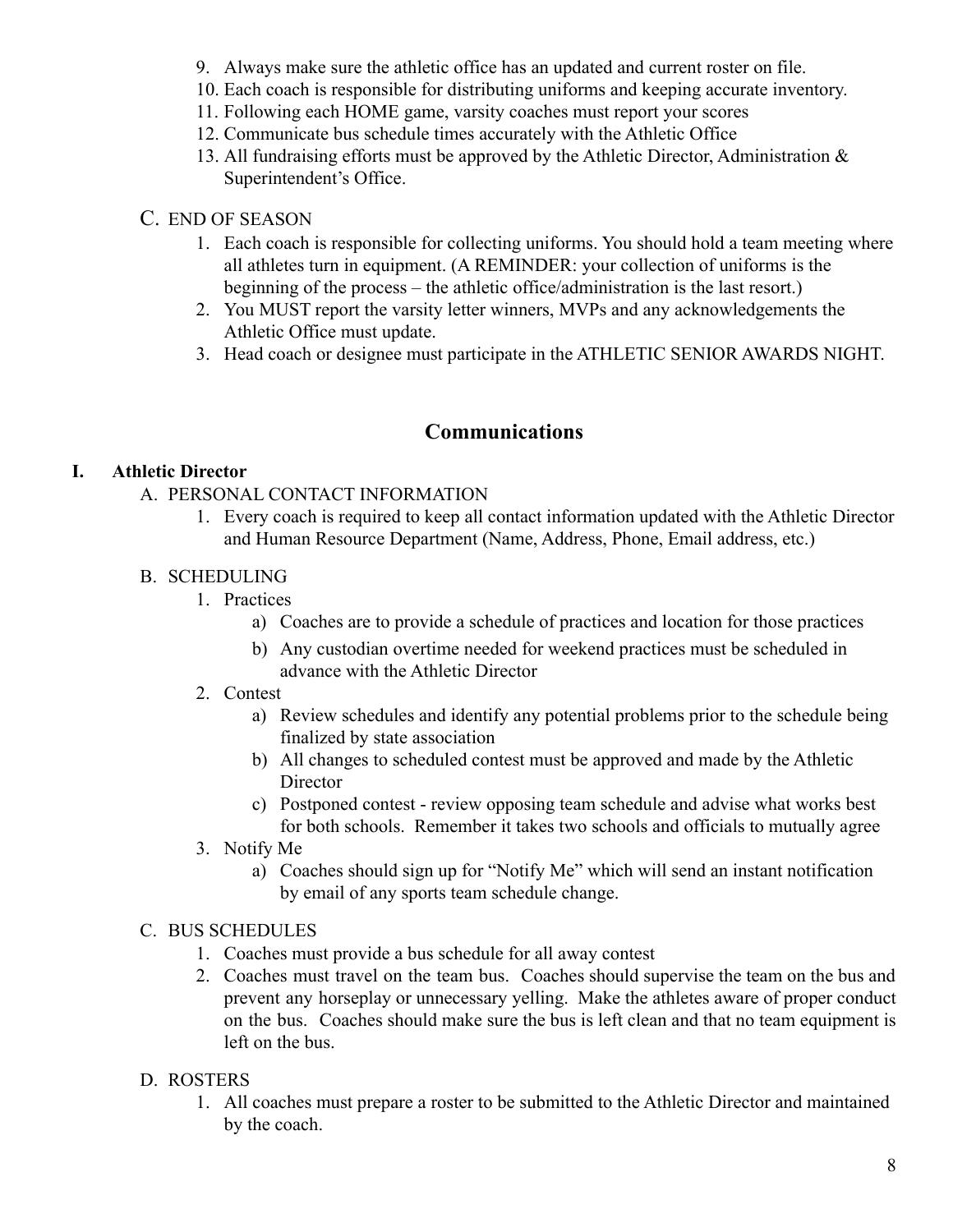- a) Coaches are liable if a student is not properly registered and have not met the above requirements.
- b) Proper paperwork is turned in to the Athletic Department in the order of the roster (1) Physicals, Concussion, Assumption of Risk
- 2. Emergency Room Authorization forms must be with coach at all times
- 3. Rosters are to be filled out in alphabetical order and MUST include all necessary information and must be updated on a regular basis.

#### E. ATHLETE INJURIES

- 1. All accident reports must be completed and given to the principal within 24 hours after the accident without exception.
- 2. All coaches must call the Athletic Director immediately following any practice or contest where a serious injury occurs, an ejection from a game, any crude behavior or anything out of the ordinary.

### F. INVENTORY

- 1. The Head Coach shall supervise the collection, inventory and storage of all the equipment within his/her sports program. If equipment is lost or not returned, the athlete will be charged replacement costs and a notification will be sent to the Athletic Director
	- a) The coach shall inform each athlete he/she will not receive any athletic awards until all financial obligations are met.
	- b) Any equipment that has abnormal usage must be reported to the Athletic Director
- 2. Consider the following in care of equipment
	- a) Have a system of keeping track of equipment issued at the start of the season and a procedure for returning the equipment at the end of the season
	- b) Keep ALL equipment not being used LOCKED in the appropriate storage area.
	- c) Collect IMMEDIATELY equipment of athletes who quit or are injured and cannot play the remainder of the season.
	- d) Store equipment in the best possible prescribed manner in the assigned areas.
	- e) Disposal of equipment must be handled through the AD Office.

#### G. FACILITY NEEDS

.

1. Report any facility needs/repairs that impacts the program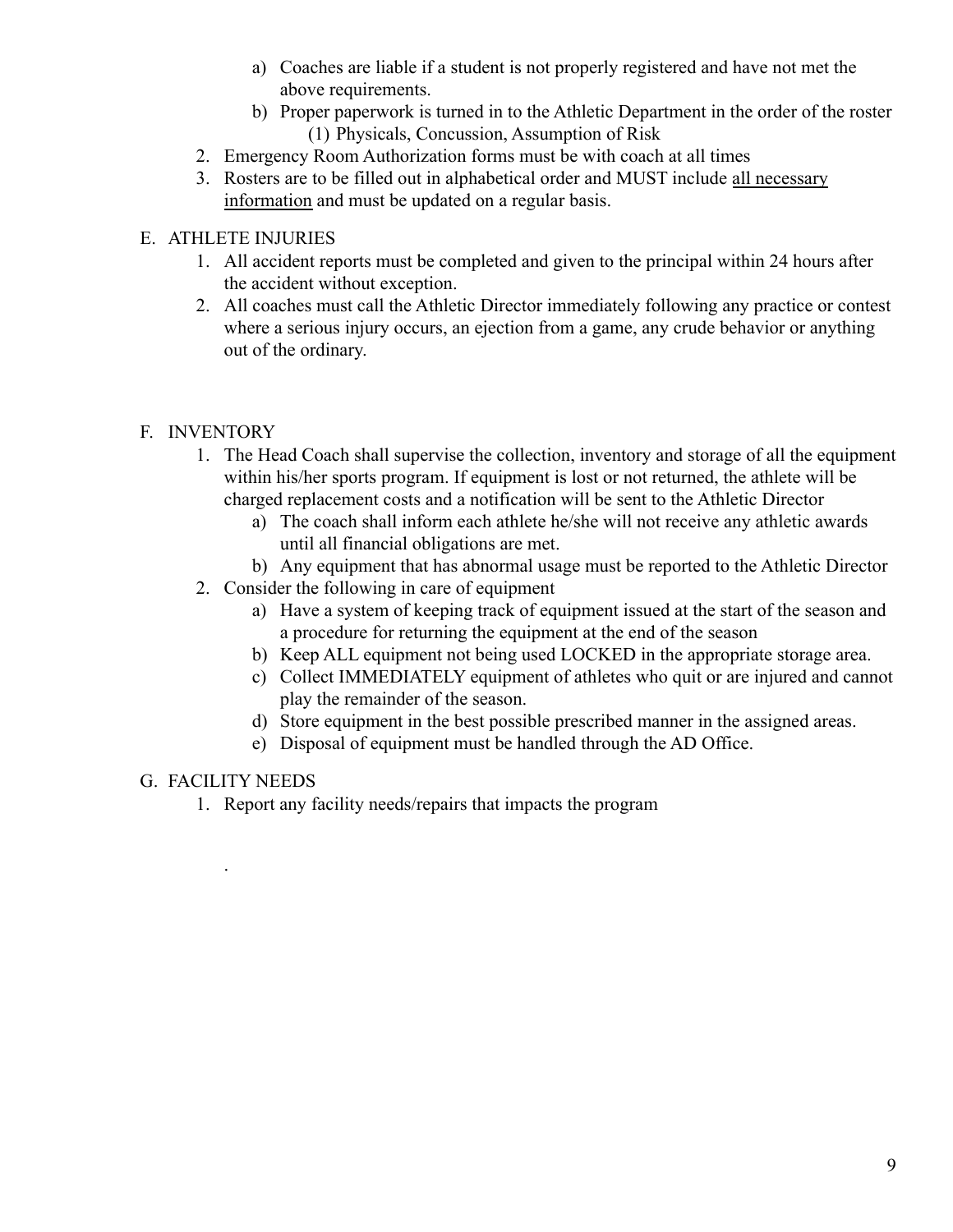#### **II. Student Athlete**

- A. TEAM EXPECTATIONS
	- 1. Coaches must inform all student athletes at the beginning of the first practice that there are four criterias for selecting a team
		- a) Skill ability sport specific
		- b) Attitude teamwork, hustle, cooperation, positive support, team player no matter what role, and ability to follow team rules  $\&$  regulations
		- c) Long range interest of program consideration for potential player development
		- d) Particular needs of the team & player shortage of position players, certain skills, etc.

### B. ADDITIONAL COACH RULES

- 1. Any specific rules may be established with advanced approval of the athletic director and principal
- 2. These rules must be given in writing by the coach to all team members and explained fully at the start of the season. Penalties for violation of team rules will also be in writing and will be administered by the coach.
- 3. Additional team rules must be consistent with all other school rules and regulations. Copies will be kept on file in the athletic director's office.
- 4. Coaches, with the consultation of the Athletic Director, may take reasonable disciplinary action pertaining to any problem that may arise that has not already been reviewed in this handbook.

# C. TEAM SELECTION

- 1. Only students listed on the eligibility list are allowed to participate. (NO EXCEPTIONS
- 2. All eligible students are allowed 3 tryouts prior to any coach's decision to inform a student why "they did not make the team this year"
- 3. Coaches must meet individually with any student that did not make the team and explain the reasons for your decision and things they need to work on. Considering the athlete's disappointment and the emotions, which commonly may exist in these meetings, a coach needs to choose their words very carefully and understand the impact they will have.

# **III. Parent/Guardian**

### A. PROFESSIONAL APPROACH

- 1. Remaining calm, polite and professional in meetings with parents of individual athletes, regardless of their concern. Certainly, a coach should answer all questions honestly but also be as brief as possible and not provide an opening for additional fuel for complaints.
- 2. Never discuss or comment other student athletes on the team

### B. EXPECTED TO COMMUNICATE

- 1. Expectations coach has for student athlete selected for team
- 2. Locations and times of practices and contest
- 3. Notification of injury during practice or contest
- 4. Disciplinary issues or violations to team rules that may prevent student athlete from participation
- 5. Inform parent/guardian of any equipment issued and has been returned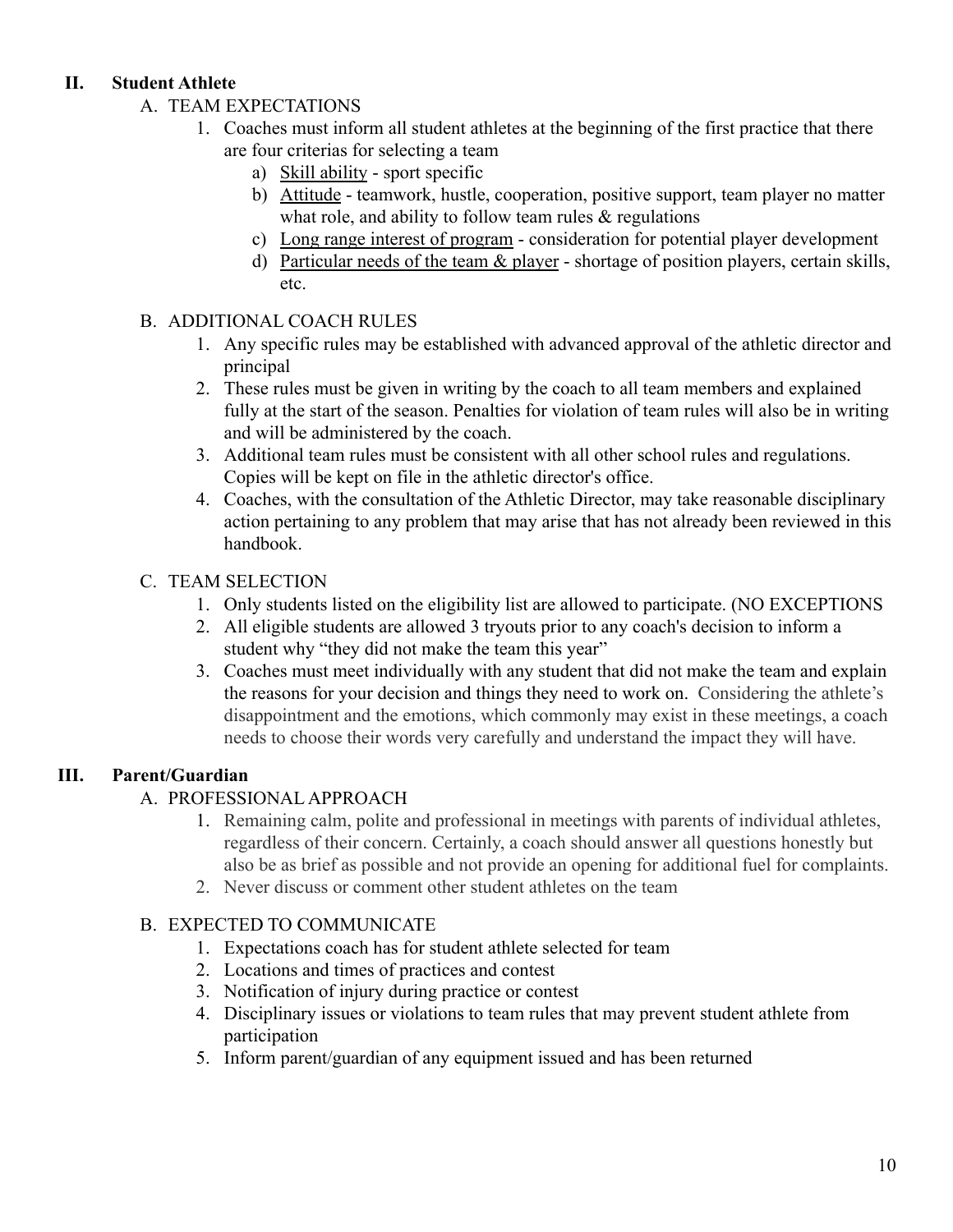#### **IV. Officials**

#### A. PROFESSIONAL APPROACH

1. Greet officials with a handshake, an introduction, and perhaps casual conversation about the upcoming contest. Indicate your respect for them before, during, and after the contest. Don't make nasty remarks, shout, or use disrespectful body gestures. Your athletes will see you do it, and they'll get the idea that such behavior is appropriate. Plus, if the official hears or sees you, communication between the two of you will break down.

#### **V. State Association**

- A. HIGH SCHOOL
	- 1. Coaches should never contact the state association without the authorization and knowledge of the Athletic Director or the school principal.
	- 2. RIIL Article 6 Section 14
		- a) All RIIL league contest scores are to be reported on-line on the RIIL Website. Coaches obtain access to the system through their Athletic Director.
			- (1) The home team (coach/athletic director) is responsible for reporting league contest scores within forty-eight (48) hours of the end of the contest
			- (2) During Playoffs: The winning coach/athletic director is responsible for reporting the playoff game score within three (3) hours of the end of the contest
			- (3) Penalty: Failure to report scores will result in a twenty-dollar (\$20.00) fine for each contest not reported. Schools will be billed at the end of the season
		- b) Website <https://www.riil.org/>

#### B. MIDDLE SCHOOL

- 1. Coaches should never contact the state association without the authorization and knowledge of the Athletic Director or the school principal.
- 2. RIPCOA Article IX Section 11
	- a) The coach of the winning team in each contest is responsible for reporting the results within two school days following the game.
	- b) Website <http://1ab.fa6.myftpupload.com/>

#### **VI. Announcements**

- A. PRESEASON ANNOUNCEMENTS
	- 1. Coaches are encouraged to prepare a morning announcement notifying students of any preseason informational meetings for recruiting purposes
		- a) High school [nphsannouncement@gmail.com](mailto:nphsannouncement@gmail.com)
		- b) Middle School please email principal

#### B. IN SEASON ACKNOWLEDGEMENTS

- 1. Coaches are encouraged to prepare a morning announcement updating your team's accomplishments. Email to the following
	- a) High school [nphsannouncement@gmail.com](mailto:nphsannouncement@gmail.com)
	- b) Middle School please email principal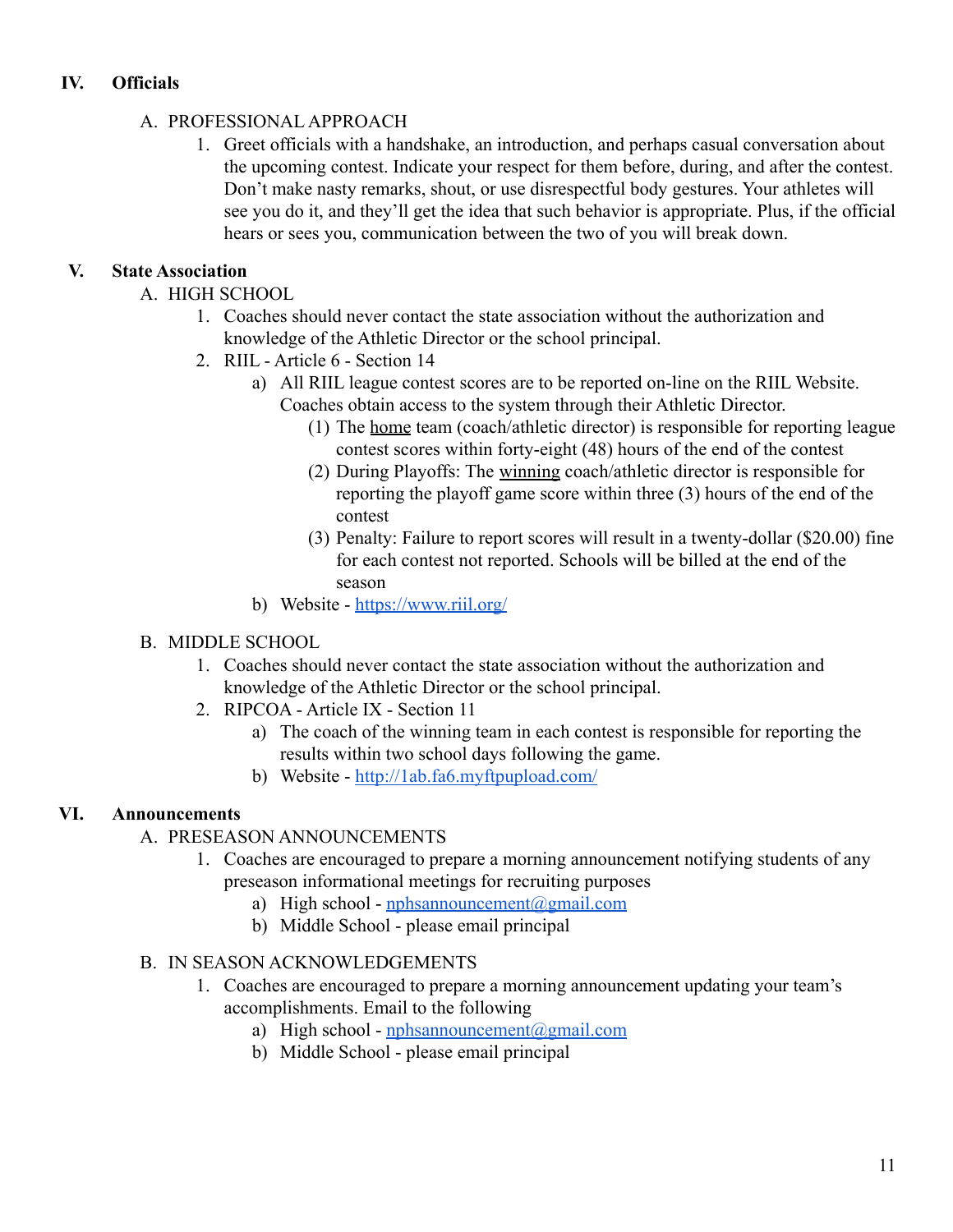# **Team Management**

## **I. Supervision**

- A. STUDENT ATHLETES
	- 1. Coaches must maintain supervision of all student athletes at all times
		- a) Never leave any student / athlete unattended in a locker room, at a field or in the weight room.
		- b) Nobody is allowed to work out under any circumstances without adult supervision on any high school field or gym. This does not preclude a coach from having pre-season workouts as long as that does not include any high school athletic equipment or unsupervised workouts of any kind.
	- 2. Only personnel approved by the Superintendent's Office are allowed at practices or on team benches during a contest.
	- 3. All practices and try-outs should be held without parents present. It is important that no unauthorized individual is in contact with student athletes.
	- 4. The coach will assume all responsibility for conduct and discipline on the bus and will cooperate with the driver who has ultimate responsibility. The coach is responsible to ensure that the bus is litter free.

# **II. Administrative Role**

- A. EQUIPMENT
	- 1. Coach is accountable for all of the equipment in their program
		- a) Arranges for the issuing, storing, reconditioning of equipment and submits and inventory
		- b) Notify the Athletic Director of any equipment lost, damaged or not returned by the end of the season

# B. FACILITY

- 1. All coaches are expected to assist, along with their team members, in the preparation and care of the athletic facilities and equipment. "Normal" setup requirements should be handled by the coaching staff. "Special" setup needs (that would be difficult or impossible for the coach) should be discussed with the Athletic Director so arrangements can be made for those items.
- 2. After practice or a game it is the coach's responsibility to shut off lights, lock doors and closets and make sure all equipment is properly locked away. Never leave doors open, ajar or jammed with something so that the door does not lock, especially outside doors and the exit door from the locker rooms. All gates should be locked daily after use.

### C. AUTHORIZED PERSONNEL

- 1. Only personnel approved by the Superintendent's Office are allowed at practices or on team benches during a contest.
- 2. All practices and try-outs should be held without parents present. It is important that no unauthorized individual is in contact with student athletes
- 3. Volunteer coaches must have the same standards as any stipend coach. They must be approved by the Superintendent's Office and meet all requirements as stipend coaches. They are not allowed to be left alone with student athletes in a supervisory role.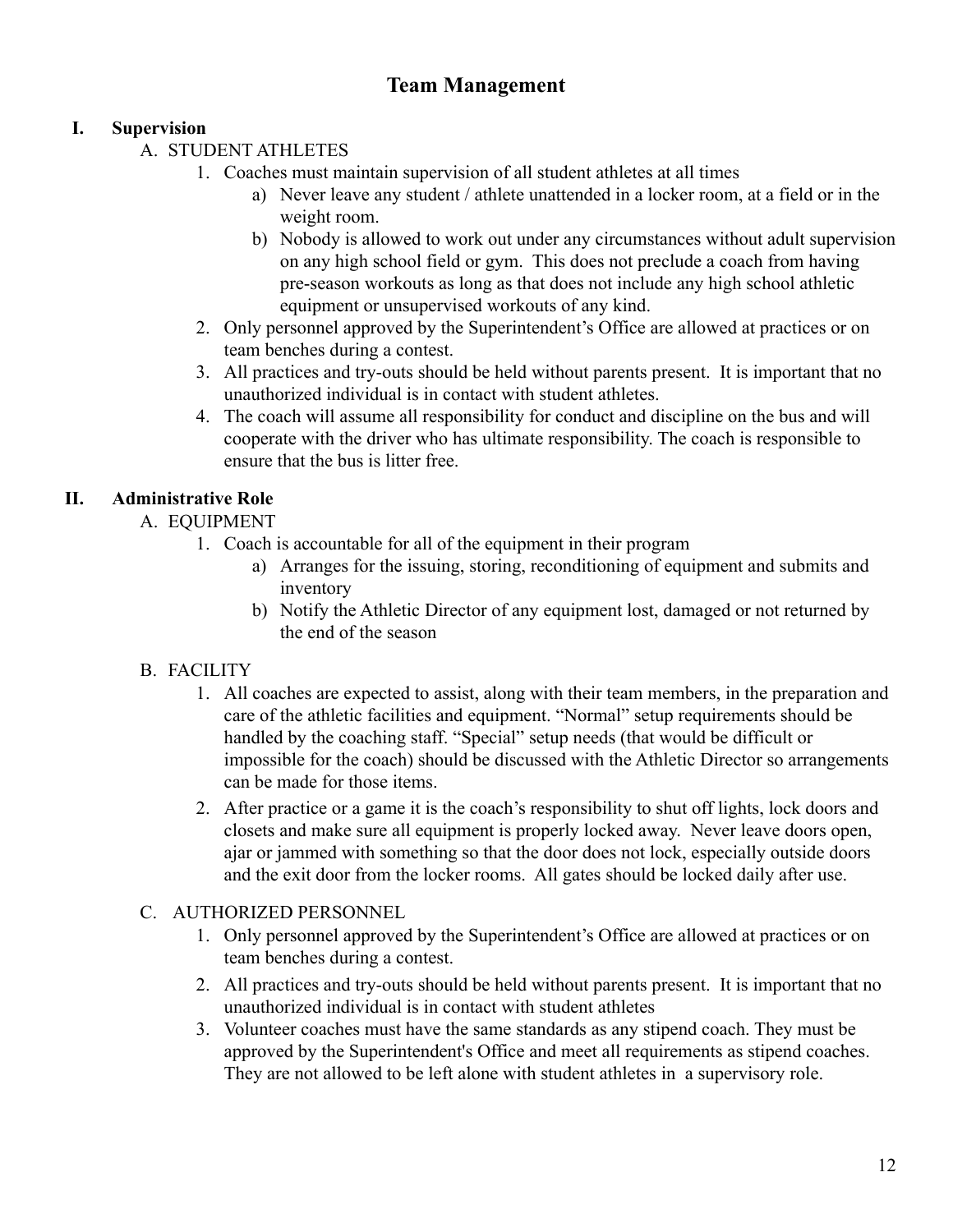# **Student Athlete Requirements**

#### **I. Preseason**

#### A. PRESEASON MEETING

- 1. It is school policy that every student athlete attend one preseason meeting each school year in order to be eligible for tryouts. Student athletes are required to sign in as proof of their attendance. Failure to sign in will require them to take online courses.
- 2. Any student athlete who has missed the preseason meeting must take online courses and submit the certifications showing proof of completion.

#### B. ONLINE REGISTRATION

- 1. All student athletes must be registered online in order to participate in any manner.
	- a) Coaches can verify by going to their school website and view the roster for their sport. Coaches are liable for anyone who has not properly registered and turned in all necessary paperwork/physical.
	- b) If any name does not appear on the roster then that individual did not register or has not finished the registration process
- 2. Online registration consist of:
	- a) Parent Request for Child to Participate and Release Agreement
	- b) Athlete Participation Contract
	- c) Athlete/Parent Handbook
	- d) Emergency Room Form Coach must keep for own records
	- e) RIIL Assumption of Risk Form must be turned in to Athletic Director

#### C. COLLECTED PAPERWORK

- 1. Physical Student athletes must have a physician's approval before they can participate in any practice. Previous physicals are on file in the school database. If any physical has expired that student must obtain a new physical prior to trying out.
	- a) Physicals are only valid one year from the "Date of PE". Not the date the health care provider signed it!
	- b) Faxes sent to the nurse's office will delay participation. She must follow HIPAA (Health Insurance Portability & Accountability Act) which sets rules on confidentiality
- 2. Emergency Room Authorization if parents cannot be reached to give their consent for medical treatment, having available a signed emergency room authorization form will ensure prompt treatment in the case of an emergency. The coach will, of course, attempt to contact the parents first.
- 3. Concussion Act Signing this form acknowledges that the student and parent has been educated and informed of the nature and risk of concussions and head injuries including issues related to the continuation of play after a suspected concussion or head injury.
	- a) This information sheet must be reviewed, signed by all athletes and their parents and/or guardian and returned to the school **at the beginning of each sport season** and prior to the youth's return to practice or competition.
- 4. Assumption of Risk Parents are consenting and acknowledging their student's participation in league play waiver the league from liability. All forms are to be **notarized** and returned to the League office. Failure of a school to provide a duly executed form will cause the athlete to be declared ineligible
- D. **No student athlete is allowed to participate in any capacity unless they have completed all necessary requirements!**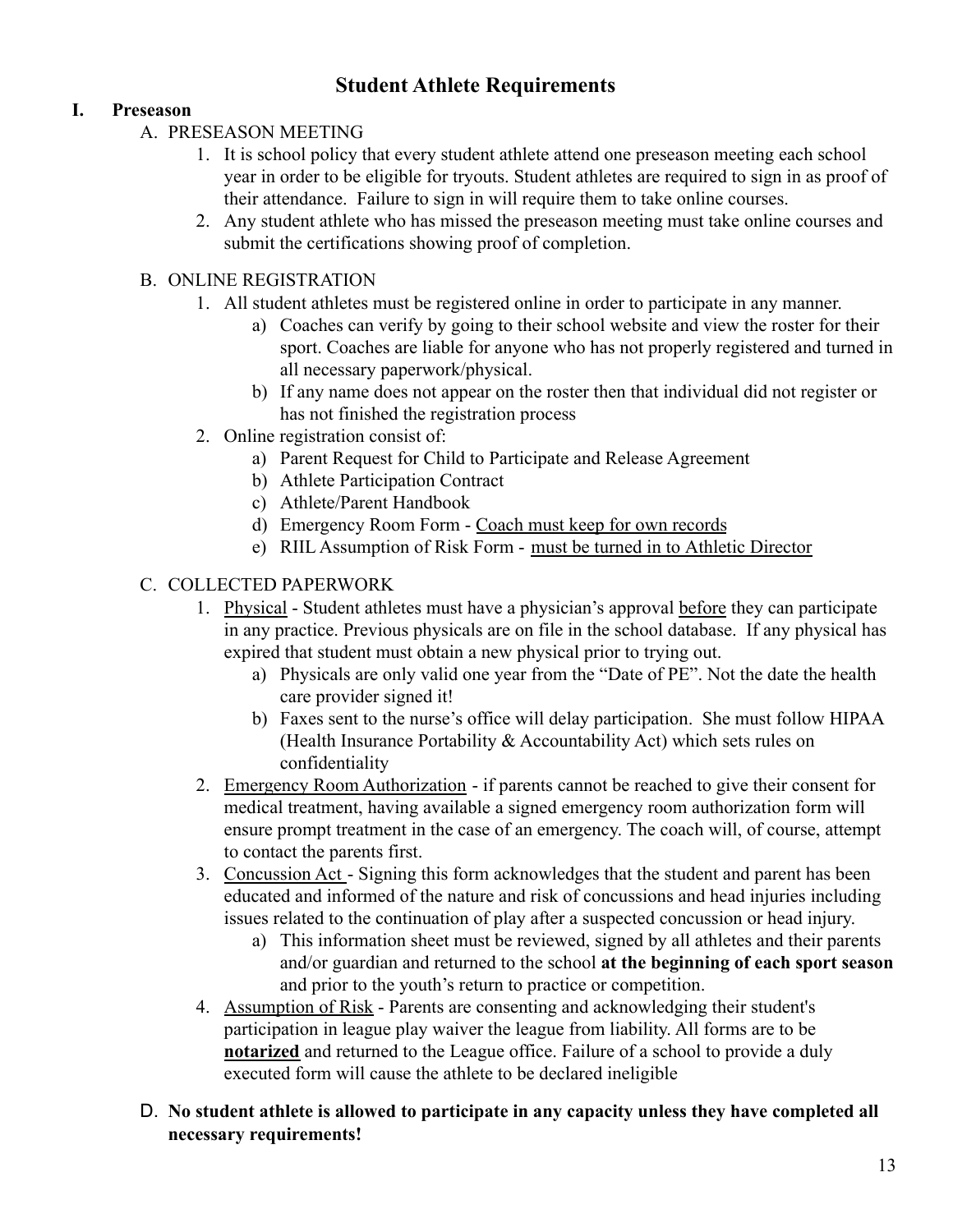# **Finances**

#### **I. Purchases**

- A. BUDGET REQUEST
	- 1. The Athletic Department will provide each student athlete with actual and necessary apparel and equipment to be utilized for interscholastic practice and competition.
	- 2. The head coach of each sport shall submit a proposed budget for the next school year for all levels of that sport.
		- a) Must be a detailed itemized list of items according to need and inventories
		- b) Due to Athletic Director by Dec. 15th of each school year

#### **II. Dues & Fees**

- A. SUBMITTING BILLS
	- 1. All sport related bills (dues  $\&$  fees) must be submitted with an invoice from the sending organization/association to the Athletic Director for payment. Any expenditures over \$500 must have three quotes attached to the PreApproval Expense Form and approved prior to any purchase.

#### B. REIMBURSEMENTS

1. Any reimbursement under \$500 must have a copy of the invoice and a PreApproval Expense Form must be filled out. Any expenditures over \$500 must have three quotes attached to a PreApproval Expense Form and approved prior to any purchase.

#### **III. FUNDRAISING**

#### A. APPLICATION

1. All fundraising activity requires an Application for Fundraising Activity form filed with and approved by the Athletic Director and the Superintendent's Office prior to any activity is to begin.

#### B. SUMMARY

1. Once that activity has been completed a Fundraiser Summary Sheet MUST be completed and submitted to the Athletic Director and the Superintendent's office within two weeks of the completion date.

#### C. MONIES RAISED

- 1. All monies derived from any school approved fundraiser shall be deposited in the school student activity account immediately upon completion of the event.
- 2. Monies raised by a sport team will be used solely for that team and the athletes participating in that program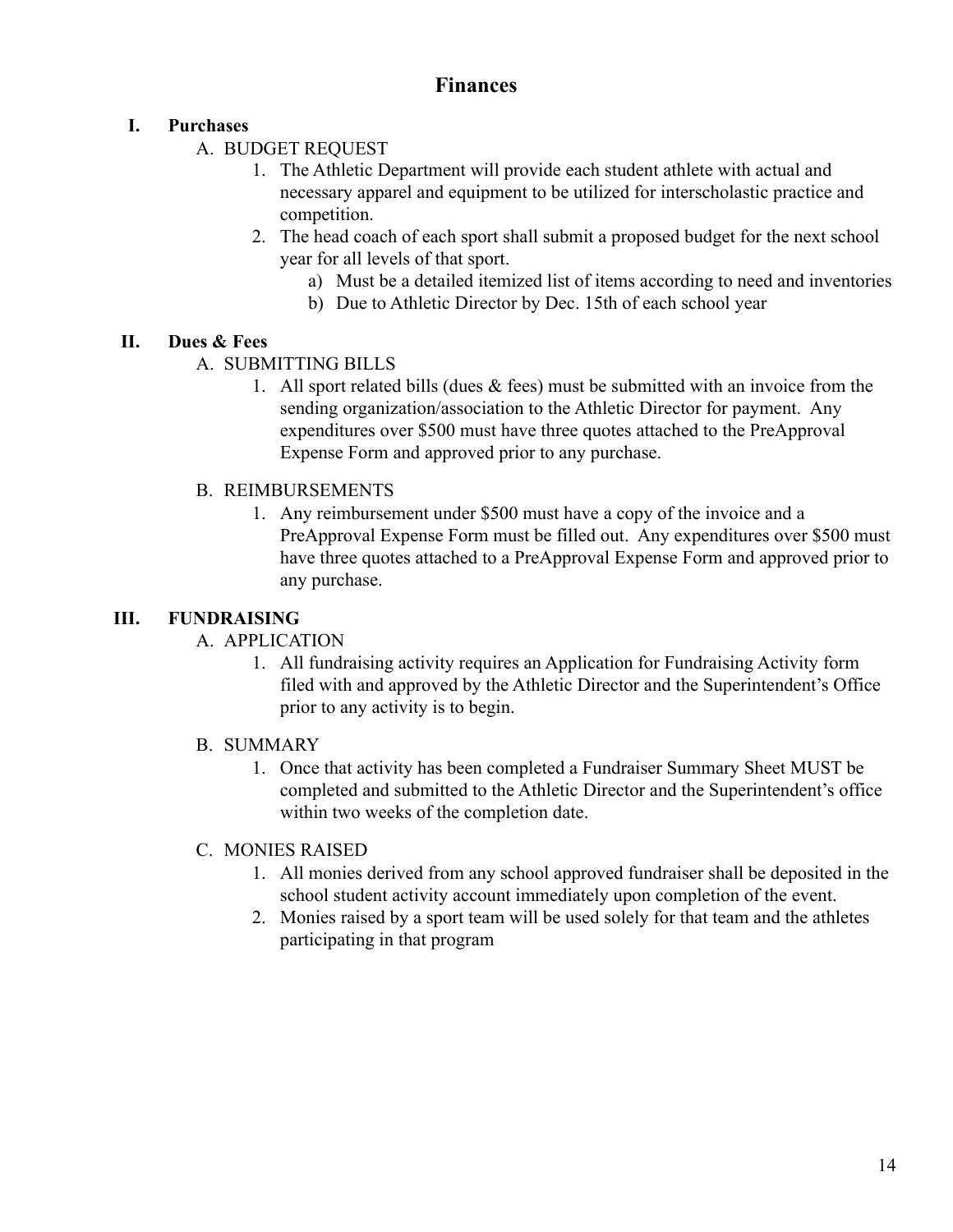# **Evaluations**

#### **I. Structure**

- A. STAFF DEVELOPMENT
	- 1. These instruments should be used by the Athletic Director, School Administrators, and Coaches to improve the quality of coaching and the interscholastic program.
	- 2. Evaluations are to be completed at the end of the coaching season and a copy of the evaluation is to be submitted to the Superintendent's office.

#### B. PURPOSE

- 1. Encourage coaches to actively self-evaluate overall performance.
- 2. Ensure that high educational standards are maintained within the district.
- 3. Ensure a commitment to character-driven athletics.
- 4. Promote constructive communication between coaches and administration.
- 5. Identify the specific strengths of a coach and commend him/her for such competencies.
- 6. Identify the specific weaknesses of the coach and collaborate upon goals for improvement

#### C. AREAS OF EVALUATION

- 1. Planning and Organization
- 2. Character
- 3. Personal and Professional Qualities
- 4. For each "Needs Improvement" check an explanation will be provided as to what was lacking and what specific recommendations for improvement.

#### **II. Head Coach**

- A. All Head Coaches will be evaluated annually by the Athletic Director
	- 1. All Head Coaches must arrange for a time to meet with the Athletic Director to review the evaluation results
- B. Areas that do not apply will be marked "NA"- Not Applicable

#### **III. Assistant Coach**

- A. All Assistant Coaches will be evaluated annually by the Head Coach of that sport
	- 1. All Head Coaches must arrange for a time to meet with their Assistant(s) to review the evaluation results
- B. Areas that do not apply will be marked "NA"- Not Applicable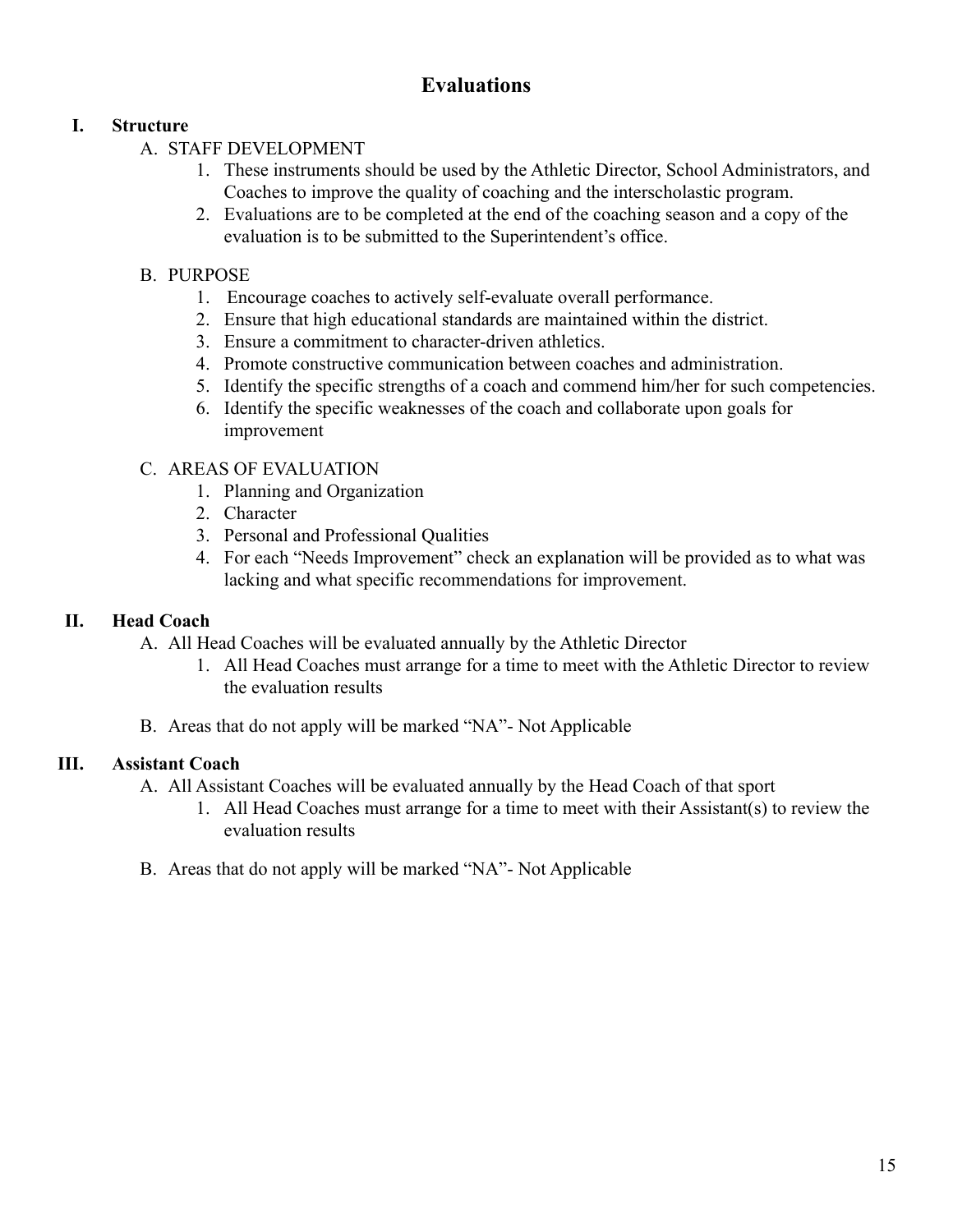# **Out Of Season Practices**

#### **I. During the school year**

- A. MIDDLE SCHOOL
	- 1. Practices are not allowed outside of the open and closed dates provided by RIPCOA

#### B. HIGH SCHOOL

- 1. RIIL Article 7; Section 7 Coaching Students in the Off Season During the Academic Year
	- a) May only participate voluntarily and without financial gain or compensation.
	- b) May participate in informal and individualized instruction with no more than three (3) high school students at any one time or in any one facility.
	- c) May participate in informal and individualized instruction with any one (1) student for a maximum of three (3) hours per week. Regularly scheduled instruction is not within the spirit of these rules.
	- d) Informal and individualized instruction is open to all students enrolled in the school and eligible to participate by all RIIL eligibility rules and regulations.
	- e) All informal and individualized instruction must be sanctioned and approved in advance by the school administration (Principal and/or Athletic Director).
	- f) Informal and individualized instruction must not conflict with a student's in-season sport schedule (practices, games and team commitments).
	- g) May coach or instruct their son(s) or daughter(s) without restriction during the academic year.

#### **II. Summer Practices**

- A. MIDDLE SCHOOL
	- 1. Practices are not allowed outside of the open and closed dates provided by RIPCOA
- B. HIGH SCHOOL
	- 1. The North Providence School Department does not provide insurance for summer practices. Coaches must inform parents that students are not insured in case of an injury.
		- a) Coaches must understand they are no covered by the North Providence School Department
	- 2. Member schools are permitted to host summer camps provided the following standards are met:
		- a) Attendance is during the summer only (beginning 6/15)
		- b) Summer sport camps cannot be used to recruit athletes (see RIIL Article 3, Section 10)
	- 3. Summer programs involving high school coaches coaching their own students can begin on June 15, of any given school year. Students still involved in RIIL playoffs may not participate until their playoffs have ended.
	- 4. Summer programs involving high school coaches coaching their own students who will participate on fall teams must complete play prior to the submission of the varsity eligibility list to the RIIL Office.
	- 5. Students whose names are removed from the school's varsity eligibility list are free to participate in outside programs but may not return to play for the school's varsity teams. However, they may participate in the junior varsity program(s) of that sport
	- 6. Students who participate in outside programs as individuals not representing their school nor using school uniforms or equipment do not violate the simultaneous participation rule.
	- 7. Use of School Equipment during the summer RIIL Article 6, Section 13.